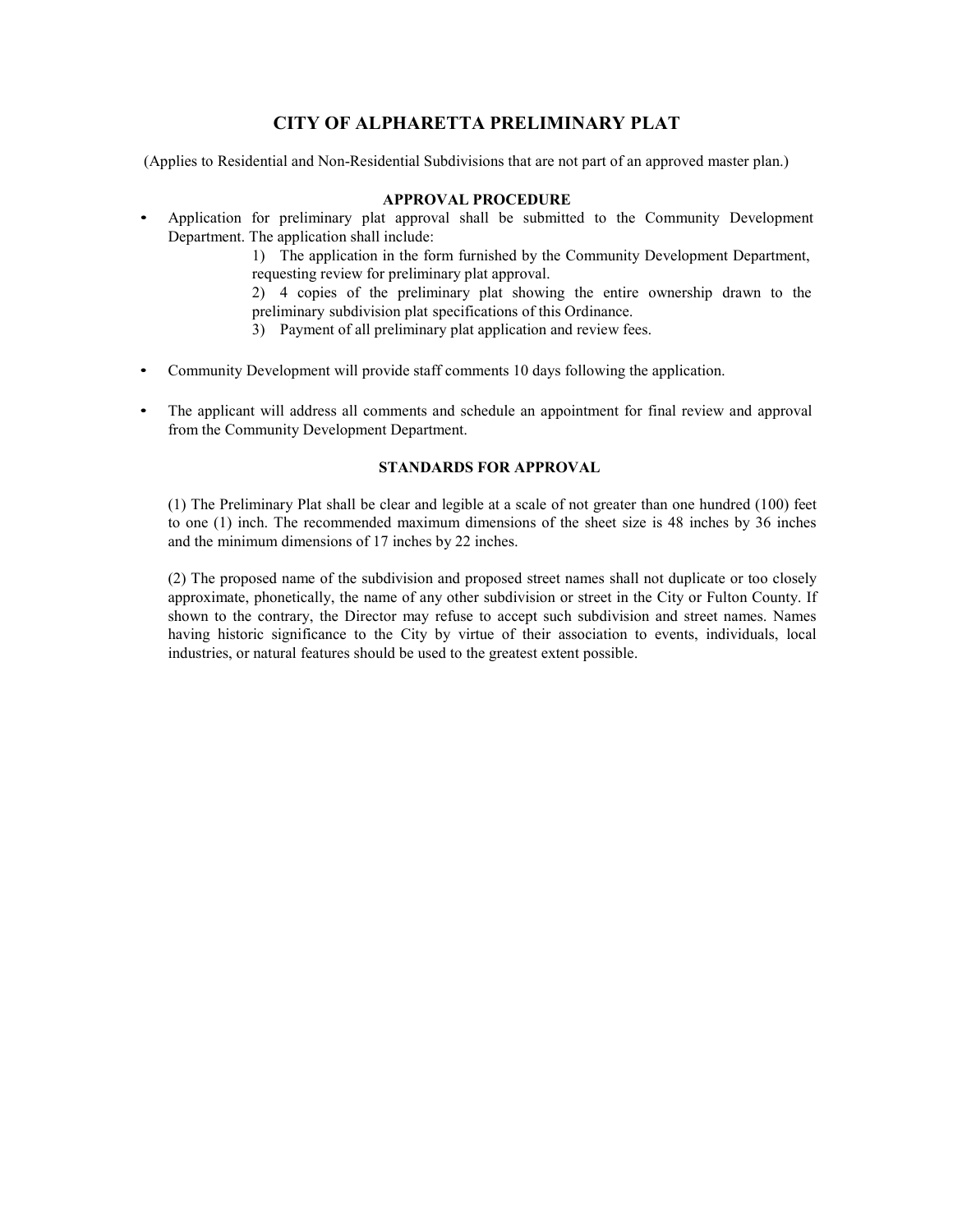## Community Development

**PROJECT NAME: DATE: LDP #: PAGES:** 

- 1. Proposed project name.
- 2. Project description including total acreage, proposed use, proposed number of lots, lot size, proposed density and other relevant zoning conditions and regulations in tabular form.
- 3. For multi-family and non-residential developments, the approximate location of all buildings, parking, buffers, detention areas and driveways.
- 4. For multi-family and non-residential development in tabular form, project description including the gross square footage of building floor area, parking summary, building height and other relevant zoning conditions.
- 5. Name, address, and 24-hour telephone number of owner.
- 6. Name, address and telephone number of the plat preparer.
- 7. Date of survey, north point and graphic scale, and source of datum.
- 8. Location (Land District, Land Section, and Land Lot).
- 9. Exact boundary lines of the property tract indicated by a heavy line giving lengths and bearings. The boundary lines shall include the entire property to be subdivided eventually and data as required herein shall apply to the entire property.
- 10. Topographic contour lines based on sea level datum shall be drawn at intervals of not greater than five (5) feet. Topographic contour lines shall be based on field surveys or photogrammetric methods from aerial photographs. The source and date for the topographic data shown shall be specified.
- 11. Natural features within the property proposed for the preliminary subdivision plat approval shall be shown, including drainage channels, bodies of water, wooded area, and other significant features. On all water courses leaving the property, the direction of flow shall be indicated, and for all water courses entering the property, the direction and acreage of the drainage area above the point of entry shall be noted. The 100-year floodplain shall be outlined.
- 12. Cultural features within and adjacent to the property including right-of-way and pavement widths, and names of existing and platted streets, all easements, City and county political boundary lines, and other significant information. Location and dimensions of bridges, utility lines and structures, buildings, culverts, and other features shall also be indicated.
- 13. The proposed subdivision layout including lot lines with lot dimensions, lot numbers, block letters, street and alley right-of-way lines with names or letter designations for proposed street names, right-of-way widths, street centerline data, sites identified and reserved through covenants, easement dedications for public and private uses, and sites for single-family dwellings, for non-residential uses, and for multi-family dwellings.
- 14. The proposed phasing of the subdivision development activity.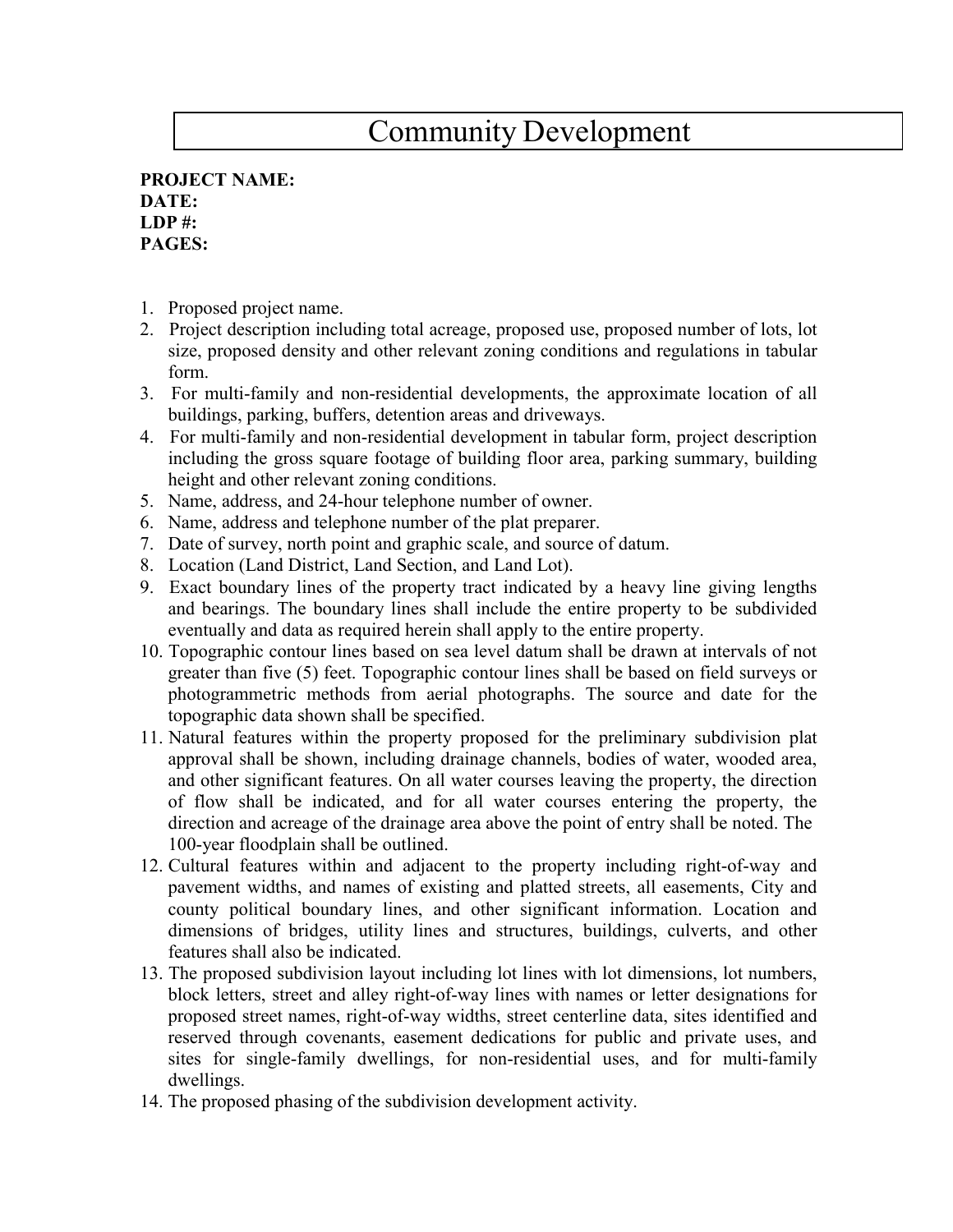- 15. The provision for sanitary sewage disposal, storm water drainage, and flood control, or the location and results of percolation tests for septic lots.
- 16. All of the ownership in direct or indirect control of the owner included within the boundaries of the preliminary subdivision plat.
- 17. The source of domestic water supply.
- 18. Approval from the Fulton County Development Services Department for appropriate utilities.
- 19. Certification

I hereby certify that this proposed preliminary plat correctly represents data compiled or verified through a survey completed by me on , 19, sof property shown and described hereon.

Registered Land Surveyor's No. 2008. Date

By:

20. Preliminary subdivision plat approval.

All requirements of the Alpharetta Zoning ordinance & subdivision Regulations relative to the preparation and submittal of a preliminary plat having been fulfilled, approval of this plat is hereby granted, subject to further provisions of said Ordinance. This preliminary plat approval shall expire twelve (12) months from the date of approval provided a Land Disturbance Permit is not issued.

Community Development Department

Engineering Department

Date

Date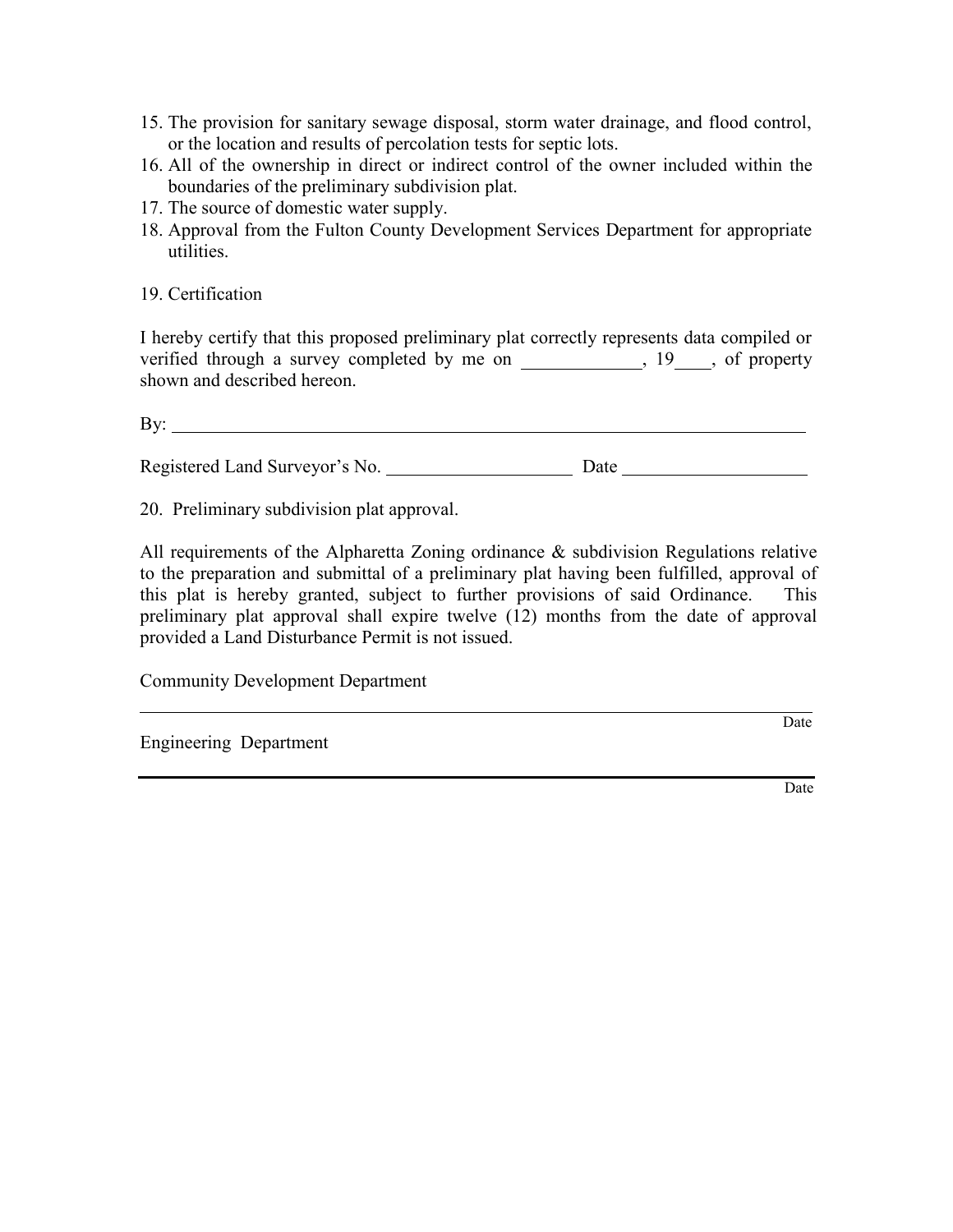# **PRELIMINARY PLAT ENGINEERING DESIGN CHECKLIST**

|                                                                             | PP#              |                  |  |  |
|-----------------------------------------------------------------------------|------------------|------------------|--|--|
| 1 <sup>st</sup> Review                                                      | $2nd$ Review     | Date Approved    |  |  |
| Project Name                                                                |                  | Project Location |  |  |
| Reviewer Robert Stachler                                                    | $(678)$ 297-6218 | Designer         |  |  |
| Contact                                                                     | Phone            | Fax              |  |  |
| * This section to be filled in by City of Alpharetta Engineering Department |                  |                  |  |  |

#### **STANDARD SUBMISSION REQUIREMENTS**

Provide this completed checklist signed, dated, sealed and certified by a Professional Engineer in the State of Georgia. *Community Development will forward this checklist to the Engineering / Public Works Department.*

- 9 Denotes no action required
- $X$  Or <u>underline</u> denotes action required
- $N/A$  Denotes not applicable to this project

I, the undersigned, hereby certify that I am a Professional Engineer in the State of Georgia and that each element of this checklist was considered and addressed in accordance with all applicable regulations, codes, standards, guidelines, ordinances, and policies.

#### **Signature and Seal of Applicant**

Submission of this checklist does not relieve the applicant from his/her responsibility to comply with all applicable regulations, codes, standards, guidelines, ordinances, and policies.

The Department of Engineering / Public Works reserves the right to revise this checklist periodically as the need arises.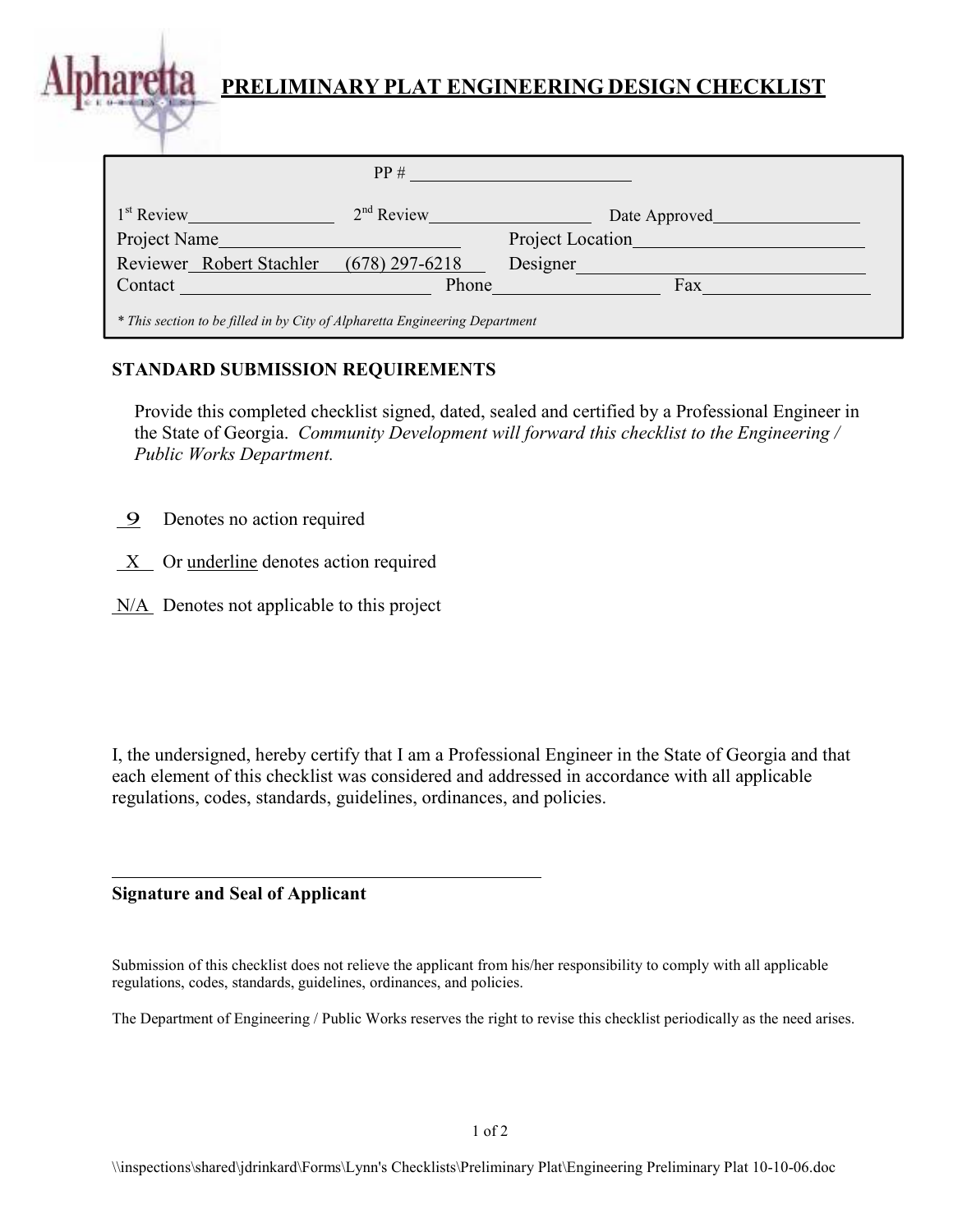#### **PLAT REQUIREMENTS**

- A. Vicinity Map
	- 1. Scale
	- $2.$ Site perimeter outlined and labeled (hatching to distinguish site)
	- $3.$ Street names
	- 4. North Arrow
- B. Title Block
	- 1. Name of project / subdivision
	- $2.$ Name, address, phone number of firm responsible for preparing the plan
- C. General Notes
	- 1. Site acreage
	- $2.$ Boundary and topography survey with date and source
	- $3.$ Benchmark location and elevation
	- $4.$ Datum
	- $5.$ Name, address, phone number of the owner of record
	- $6.$ Flood hazard statement with most current (FEMA) FIRM panel number (6/22/98)
	- 7. Index of Sheets
- D. E. U.
- F.
- G.
- H.
- I.
- J.
- K.
- L.
- M.
- N.
- $\overline{O}$ .
- P.
- $Q.$
- R.
- S.
- T.

2 of 2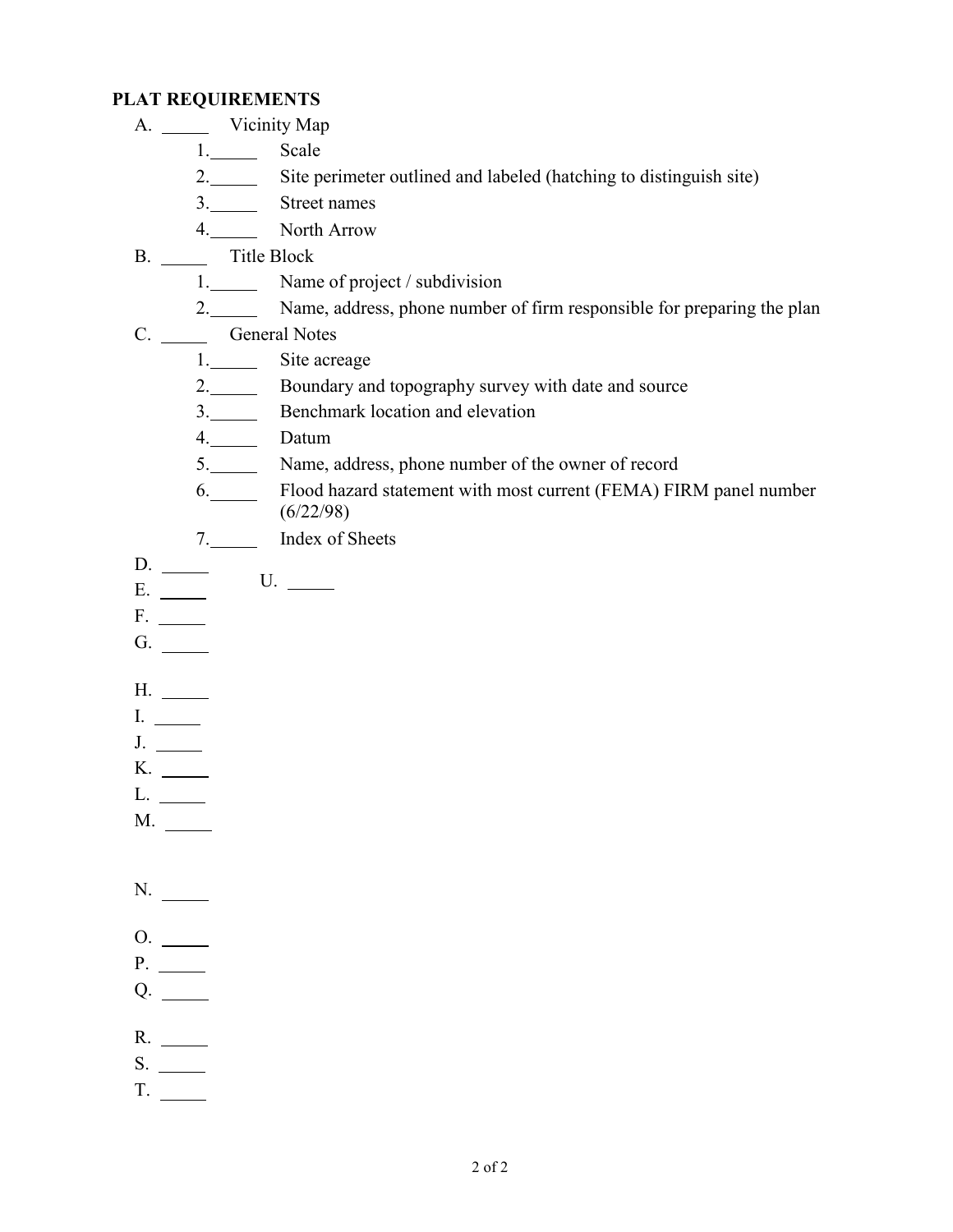| Perimeter                   | provide note stating such. Dimensions of streets and curve radii. Radii of                                                                                               |  |  |  |  |
|-----------------------------|--------------------------------------------------------------------------------------------------------------------------------------------------------------------------|--|--|--|--|
| tract                       | curves at all street intersections. Adjacent property owners                                                                                                             |  |  |  |  |
| boundary                    | Names, widths, and right-of-way of all existing and proposed streets                                                                                                     |  |  |  |  |
| lines by                    | Location of existing and proposed utilities                                                                                                                              |  |  |  |  |
| bearing and<br>distance     | Delineation and labeling of all existing or proposed easements including drainage,<br>sanitary sewer, stormwater management access / maintenance and off-site easements, |  |  |  |  |
| Proposed lot                | etc.                                                                                                                                                                     |  |  |  |  |
| lines with<br>dimensions    | Delineation of land to be reserved or dedicated for public use, or land to be used for<br>purposed other than single-family dwelling.                                    |  |  |  |  |
| Existing                    | General location of existing and proposed sewer pipes and structures                                                                                                     |  |  |  |  |
| contour lines<br>at minimum | General location of existing and proposed storm drainage pipes and structures                                                                                            |  |  |  |  |
| intervals of                | General location of existing and proposed water pipes. Show tie-in with existing                                                                                         |  |  |  |  |
| five $(5)$ feet             | system.                                                                                                                                                                  |  |  |  |  |
| Natura                      | Location and labeling of specimen trees (Overstory and Understory)                                                                                                       |  |  |  |  |
| 1 site                      | Phases of development, if any                                                                                                                                            |  |  |  |  |
| featur                      | Ensure maps, drawings, and supportive documentation bear signature and seal of                                                                                           |  |  |  |  |
| es and                      | professional engineer, and site surveys bear signature and seal of licensed surveyor.                                                                                    |  |  |  |  |
| land<br>cover               | <b>Additional Comments:</b>                                                                                                                                              |  |  |  |  |
| includ                      |                                                                                                                                                                          |  |  |  |  |
| ing                         |                                                                                                                                                                          |  |  |  |  |
| draina                      |                                                                                                                                                                          |  |  |  |  |
| ge                          |                                                                                                                                                                          |  |  |  |  |
| chann                       |                                                                                                                                                                          |  |  |  |  |
| els,<br>water               |                                                                                                                                                                          |  |  |  |  |
| bodies                      |                                                                                                                                                                          |  |  |  |  |
|                             |                                                                                                                                                                          |  |  |  |  |
| wetlan                      |                                                                                                                                                                          |  |  |  |  |
| ds,                         |                                                                                                                                                                          |  |  |  |  |
| flood                       |                                                                                                                                                                          |  |  |  |  |
| plains,                     |                                                                                                                                                                          |  |  |  |  |
| steep<br>slopes             |                                                                                                                                                                          |  |  |  |  |
|                             |                                                                                                                                                                          |  |  |  |  |
| stream                      |                                                                                                                                                                          |  |  |  |  |
| buffer                      |                                                                                                                                                                          |  |  |  |  |
| s, etc.                     |                                                                                                                                                                          |  |  |  |  |
| All                         |                                                                                                                                                                          |  |  |  |  |
| existing                    |                                                                                                                                                                          |  |  |  |  |
| structur                    |                                                                                                                                                                          |  |  |  |  |
| es and                      |                                                                                                                                                                          |  |  |  |  |
| their                       |                                                                                                                                                                          |  |  |  |  |
| use. If                     |                                                                                                                                                                          |  |  |  |  |
| none,                       | $1$ of $2$                                                                                                                                                               |  |  |  |  |

\\inspections\shared\jdrinkard\Forms\Lynn's Checklists\Preliminary Plat\Engineering Preliminary Plat 10-10-06.doc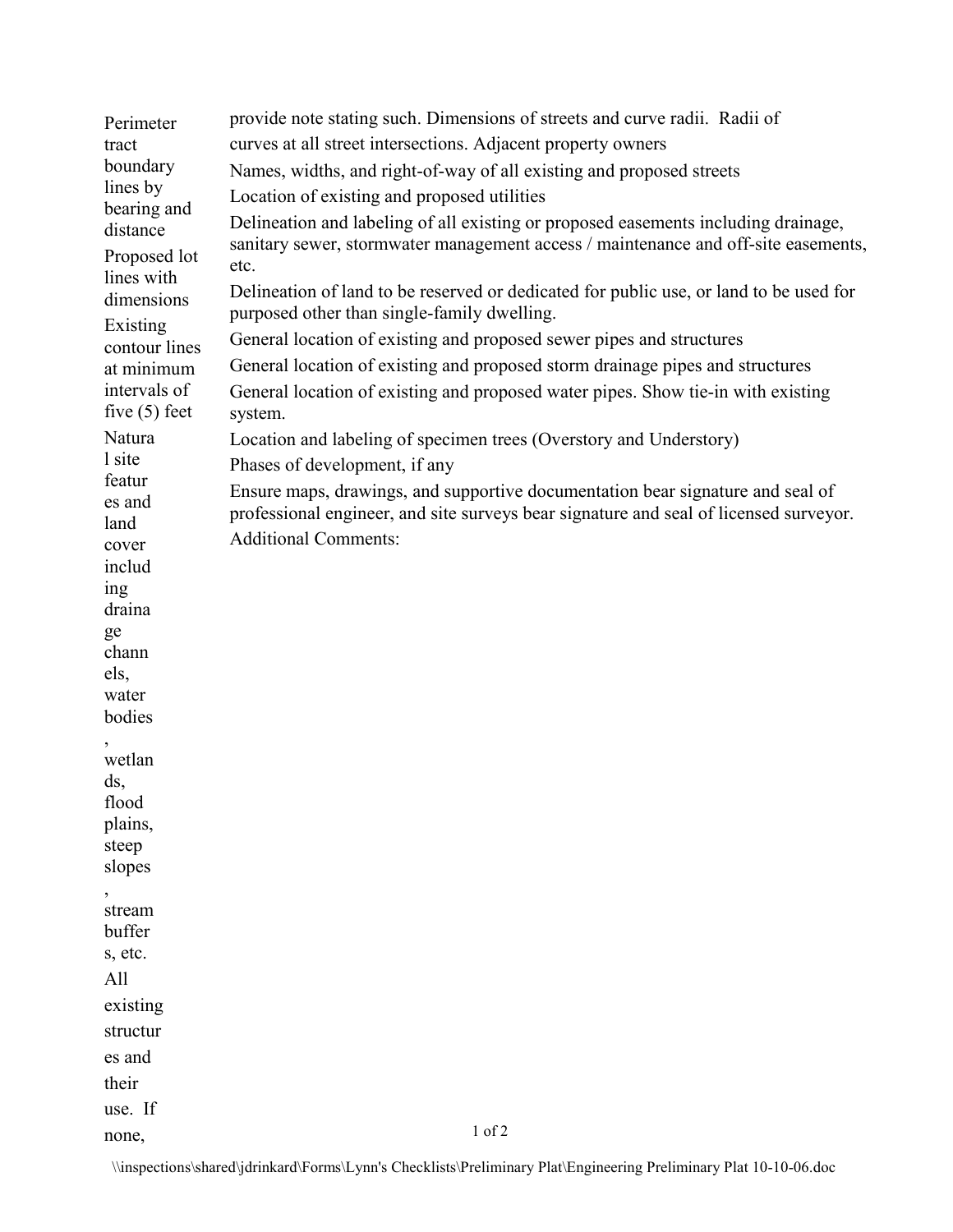

### **STORMWATER PRELIMINARY PLAN CHECKLIST**

The new stormwater regulations mandate a preliminary stormwater meeting. Alternative designs for specimen tree retention should also be presented at this meeting. Call Lynn Pierson at 678-297-6076 to schedule this preliminary meeting. Call Geoff Sarra at 678-297-6200 if you have specific stormwater or engineering questions.

|                                                                                                                                               | Project Name                                                                                                                                                                                                                       |  |  |  |  |
|-----------------------------------------------------------------------------------------------------------------------------------------------|------------------------------------------------------------------------------------------------------------------------------------------------------------------------------------------------------------------------------------|--|--|--|--|
|                                                                                                                                               | Designer<br>Contact Phone Fax                                                                                                                                                                                                      |  |  |  |  |
|                                                                                                                                               |                                                                                                                                                                                                                                    |  |  |  |  |
| * This section to be filled in by City of Alpharetta Engineering Department                                                                   |                                                                                                                                                                                                                                    |  |  |  |  |
| THIS APPROVED CHECKLIST IS REQUIRED FOR THE LDP PLAN SUBMITTAL AT COMMUNITY<br>DEVELOPMENT. PLANS WILL NOT BE ACCEPTED WITHOUT THIS APPROVAL. |                                                                                                                                                                                                                                    |  |  |  |  |
|                                                                                                                                               | A. _______ Vicinity Map (site location)                                                                                                                                                                                            |  |  |  |  |
| B.                                                                                                                                            | Site boundary survey and existing topography.                                                                                                                                                                                      |  |  |  |  |
| C.                                                                                                                                            | Label all existing conditions.                                                                                                                                                                                                     |  |  |  |  |
| D.                                                                                                                                            | Proposed site layout.                                                                                                                                                                                                              |  |  |  |  |
| E.                                                                                                                                            | Label existing and proposed roads and other impervious surfaces.                                                                                                                                                                   |  |  |  |  |
| F.                                                                                                                                            | Delineation and labeling of natural site features and land cover including drainage<br>channels, water bodies, wetlands, flood plains, steep slopes, stream buffers, etc.                                                          |  |  |  |  |
| G.                                                                                                                                            | Provide a description of neighboring areas such as streams, lakes, ponds, residences,<br>roads etc. that might be affected by the proposed land disturbance.                                                                       |  |  |  |  |
| H.                                                                                                                                            | Show all existing water courses and delineate limits of 100 yr floodplain/floodway.                                                                                                                                                |  |  |  |  |
| $\mathbf{I}$ .                                                                                                                                | Delineate 50-foot undisturbed buffer along non-perennial streams measured<br>horizontally from the stream bank. Delineate 100-foot undisturbed buffer along<br>perennial streams.                                                  |  |  |  |  |
| J.                                                                                                                                            | Delineate 75-foot impervious setback along non-perennial stream measured from the<br>stream bank. Delineate 150-foot impervious setback along perennial streams.                                                                   |  |  |  |  |
| K.                                                                                                                                            | Locate proposed stream channel modifications, such as bridge or culvert crossings.                                                                                                                                                 |  |  |  |  |
| L.                                                                                                                                            | Label existing and proposed flow paths to illustrate drainage patterns.                                                                                                                                                            |  |  |  |  |
| M.                                                                                                                                            | Label existing and preliminary selection and location of proposed structural and<br>vegetative stormwater controls; including stormwater management facilities, grass<br>channels, swales, and stormwater pipe systems and drains. |  |  |  |  |
| N.                                                                                                                                            | Locate and label all specimen trees.                                                                                                                                                                                               |  |  |  |  |
| 0.                                                                                                                                            | Label all landscape and zoning buffers.                                                                                                                                                                                            |  |  |  |  |
| P.                                                                                                                                            | Additional comments:                                                                                                                                                                                                               |  |  |  |  |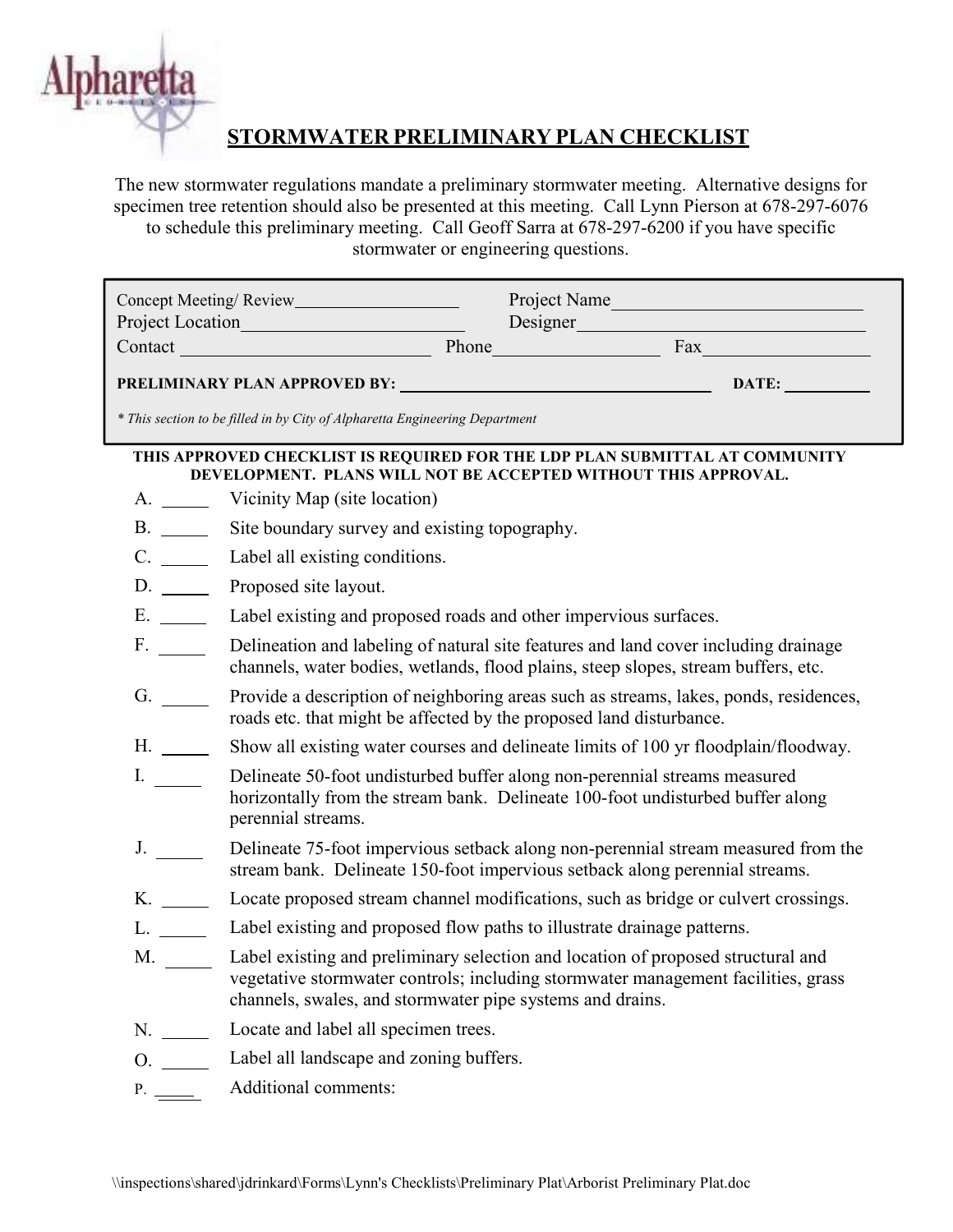

## **ARBORIST PRELIMINARY CHECKLIST**

|                                                                           |                                     | LDP#              |               |  |
|---------------------------------------------------------------------------|-------------------------------------|-------------------|---------------|--|
| $1st$ Review                                                              | $2nd$ Review                        | $3rd$ Review      | Date Approved |  |
| Project Name:                                                             |                                     | Project Location: |               |  |
|                                                                           | Reviewer_David Shostak 678-297-6229 | Designer          |               |  |
| Contact                                                                   |                                     | Phone             | Fax           |  |
| This section to be filled in by City of Alpharetta Engineering Department |                                     |                   |               |  |

#### **STANDARD SUBMISSION REQUIREMENTS**

Provide this completed checklist with final plans.

- 9 Denotes action completed
	- **Circle** denotes action required
- N/A Denotes not applicable to this project

#### **TREE PRESERVATION ORDINANCE REQUIREMENTS**

#### **A. Provide the tree survey and report for existing trees.**

- 1. 2. The tree survey must include overstory **as well as understory** trees located on the property measured at diameter at breast height (DBH) which is 4.5 feet above the ground line. Contact Arborist for instruction on multi-stem Specimen trees. The tree survey must also include existing trees greater than 20 inches DBH on
	- adjacent properties within 30 feet of the property line or limits of disturbance.
- $3.$ If no trees exist on the site, please provide the note, "No existing trees on the site."
- $4.$ The tree survey must be included in all sets of plans, all submittals, and be labeled in the index on the cover sheet. **Arborist must receive legible copy of report.**
- 5. The tree survey must be prepared by, dated, sealed and signed by a registered surveyor. **We strongly recommend confirmation of the tree survey by an ISA Certified Arborist or a Georgia Registered Forester. An inaccurate survey can result in construction delays and permit revocation.**
- **6.**  Provide the following note on the Tree Survey: **"If tree survey inaccuracies are found on-site, a stop work order will be issued until revised plans are approved and processed based on accurate information."**
- B. Locate**, tag**, and protect all overstory **and understory** specimen trees. Include the location of specimen trees on adjacent properties within 30 feet of property lines or easements.
	- 1. Specimen Trees must be wrapped with flagging tape and labeled with a unique identifier in order to be located out in the field (including adjacent properties).
	- **2. Alternate design must be submitted to preserve the specimen trees!**
	- **3.**  Show the tree protection fence for the speciman trees to be saved at the edge of critical root zone ( $C R Z = 1.3$  feet x DBH in inches = radius).
- C. Clearly show all passive tree protection fence locations at the limits of disturbance on the tree protection plan, the grading plan and the erosion control plan.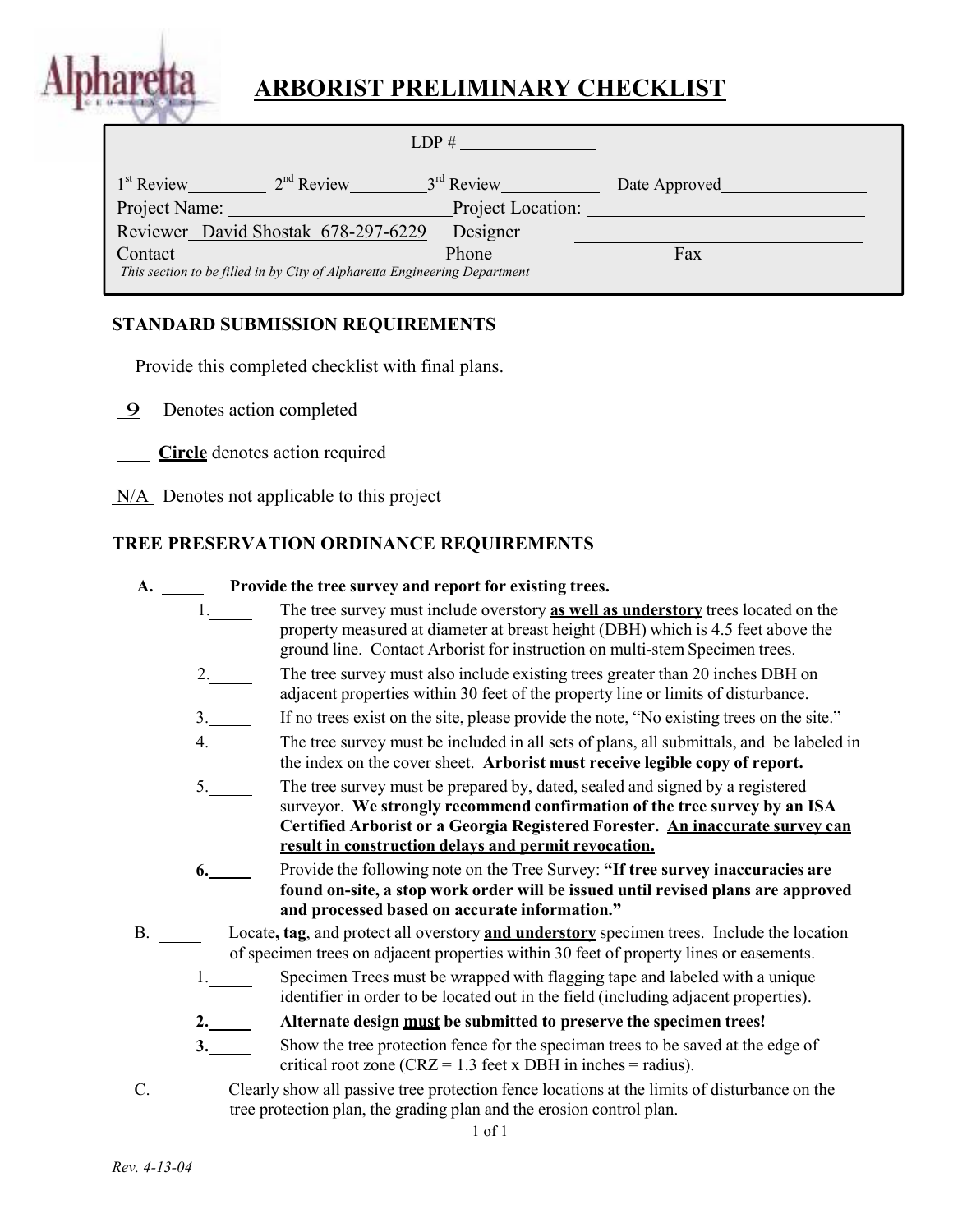